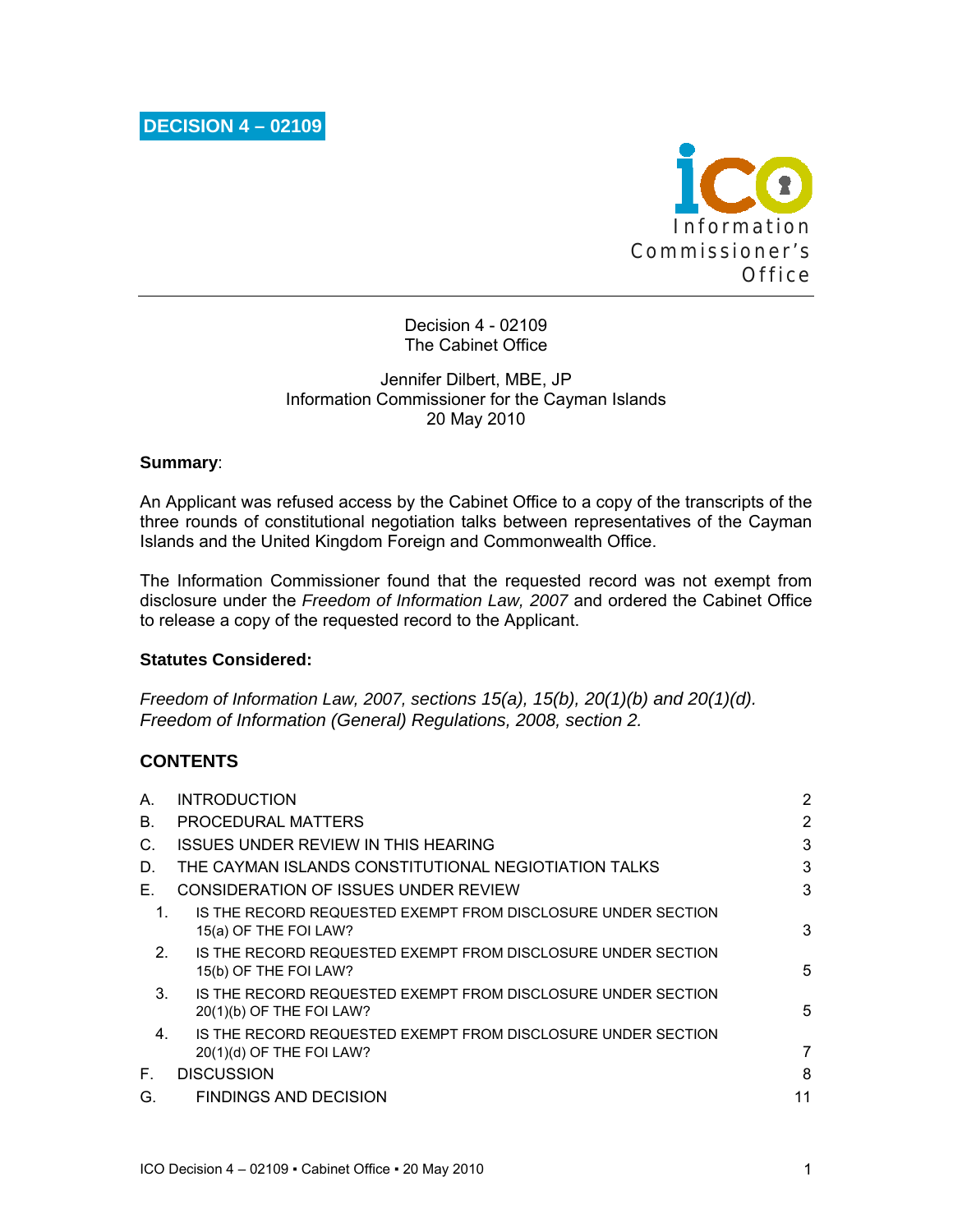## **A. INTRODUCTION**

- [1] On 6 March 2009, the Applicant requested from the Cabinet Office "*a copy of the transcripts of all three rounds of constitutional negotiation talks between the Cayman Islands Government, the United Kingdom Foreign and Commonwealth Office, the Human Rights Committee, the Cayman Ministers Association, the Cayman Islands Conference of Seventh Day Adventists and the Cayman Islands Chamber of Commerce on 29 September – 2 October 2008 [first round], 13-16 January 2009 [second round] and 2-5 February 2009 [third round]*".
- [2] The Cabinet Office refused access to the transcripts citing section 15(a) of the *Freedom of Information Law, 2007* ("FOI Law"). An internal review of the request was conducted by the Cabinet Secretary, who upheld the decision of the Information Manager to withhold the responsive record. The Applicant appealed the matter to my office at the end of July 2009, and as per the procedures of the Information Commissioner's office ("ICO") an attempt was made to resolve the matter through mediation. The issues were not resolved, and the matter proceeded to a formal Hearing before me.

## **B. PROCEDURAL MATTERS**

- [3] The timeline of events in this appeal, as set out in the Fact Report dated 18 March 2010, indicate that it took a considerable amount of time for this matter to come before me. This was due in part to delays by the Public Authority in dealing with the request.
- [4] It is important to note that while the Applicant's initial FOI request was submitted and responded to by the Public Authority within one week, it took over 100 days for the Internal Review of this request to be completed.
- [5] On 19 June 2009, the Applicant originally wrote to the ICO asking to appeal the matter because the Cabinet Office had not yet responded to their request for an Internal Review made on 23 March 2009. Section 34 of the Law definitively sets out that an Internal Review of the original decision by the Chief/Principle Officer of the Public Authority, which in this case was the Cabinet Secretary, shall be made within 30 calendar days of the notification. The ICO Appeals staff contacted the Cabinet Office and following that contact, on 1 July 2009, the Applicant was notified that an Internal Review had been completed and the earlier decision to withhold the records under section 15(a) was being upheld.
- [6] On 24 July 2009, the Applicant made an application to my office to appeal the decision of the Internal Review. This is the hearing that is currently before me.
- [7] Further delays in this matter can also be attributed to scheduling conflicts with both the Public Authority and the Applicant. The ICO uses an informal mediation process as a first step in all appeals made to my office. When mediation in this case failed to offer an acceptable solution, efforts were made by my staff to set the dates for a formal hearing. In November 2009, it was agreed by both parties that a hearing in this matter would be scheduled for the first quarter of 2010.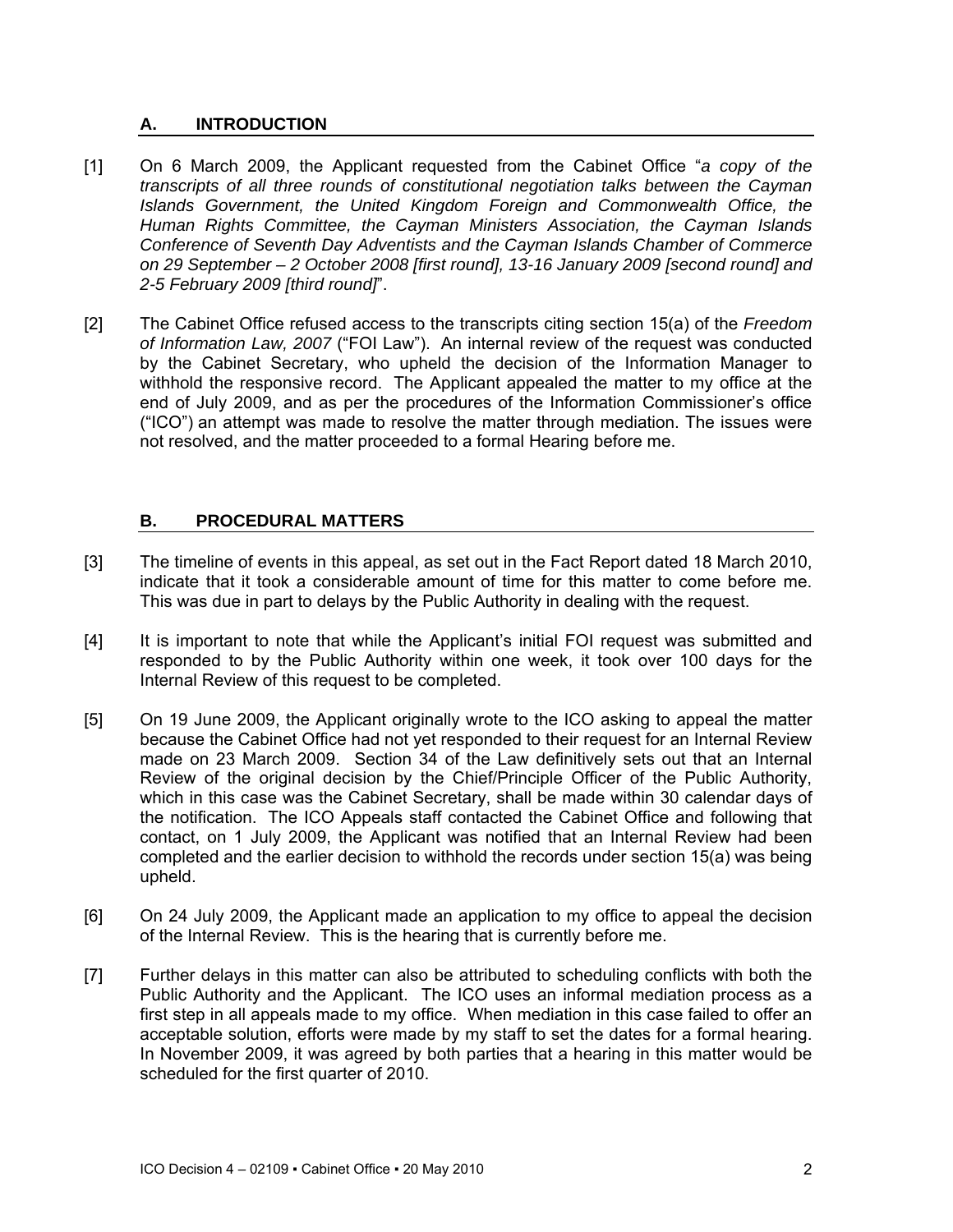### **C. ISSUES UNDER REVIEW IN THIS HEARING**

- [8] The issues to be decided in this Hearing are:
	- **1. Section 15(a)** Would the disclosure of the records prejudice the security, defence or international relations of the Islands?
	- **2. Section 15(b)** Do the records contain information communicated in confidence to the Government by or on behalf of a foreign government or by and international organization?
	- **3. Section 20(1)(b)** Is the record exempt from disclosure in that its disclosure would, or would be likely to, inhibit the free and frank exchange of views for the purposes of deliberation?
	- **4. Section 20(1)(d)** Is the record exempt from disclosure in that its disclosure would otherwise prejudice, or would be likely to prejudice, the effective conduct of public affairs?

# **D. THE CAYMAN ISLANDS CONSTITUTIONAL NEGIOTIATION TALKS**

- [9] Constitutional negotiation talks between representatives of the Cayman Islands and the United Kingdom Foreign and Commonwealth Office ("FCO") took place over the course of 5 months between September 2008 and February 2009. During the 3 separate meetings, delegates from Cayman discussed various items highlighted in their position papers, which included feedback from individuals and groups collected during wide public consultation.
- [10] These meetings resulted in a draft Constitution, which, following an extensive public education campaign, was adopted by a Referendum on 20 May 2009. Close to 63% of participating voters agreed to adopt the new Constitution, which subsequently came into effect on 6 November 2009.
- [11] Transcripts of the public consultation meetings held in each district, along with a number of other documents relating to the development of the new Constitution are already in the public domain and available online.

## **E. CONSIDERATION OF ISSUES UNDER REVIEW**

## **1. IS THE RECORD REQUESTED EXEMPT FROM DISCLOSURE UNDER SECTION 15(a) OF THE FOI LAW?**

[12] The Cabinet Office has denied access to the requested record on the grounds that it is exempt pursuant to section 15(a) of the FOI Law. This sections states that records are exempt from disclosure if the disclosure thereof would prejudice the security, defence or international relations of the Islands.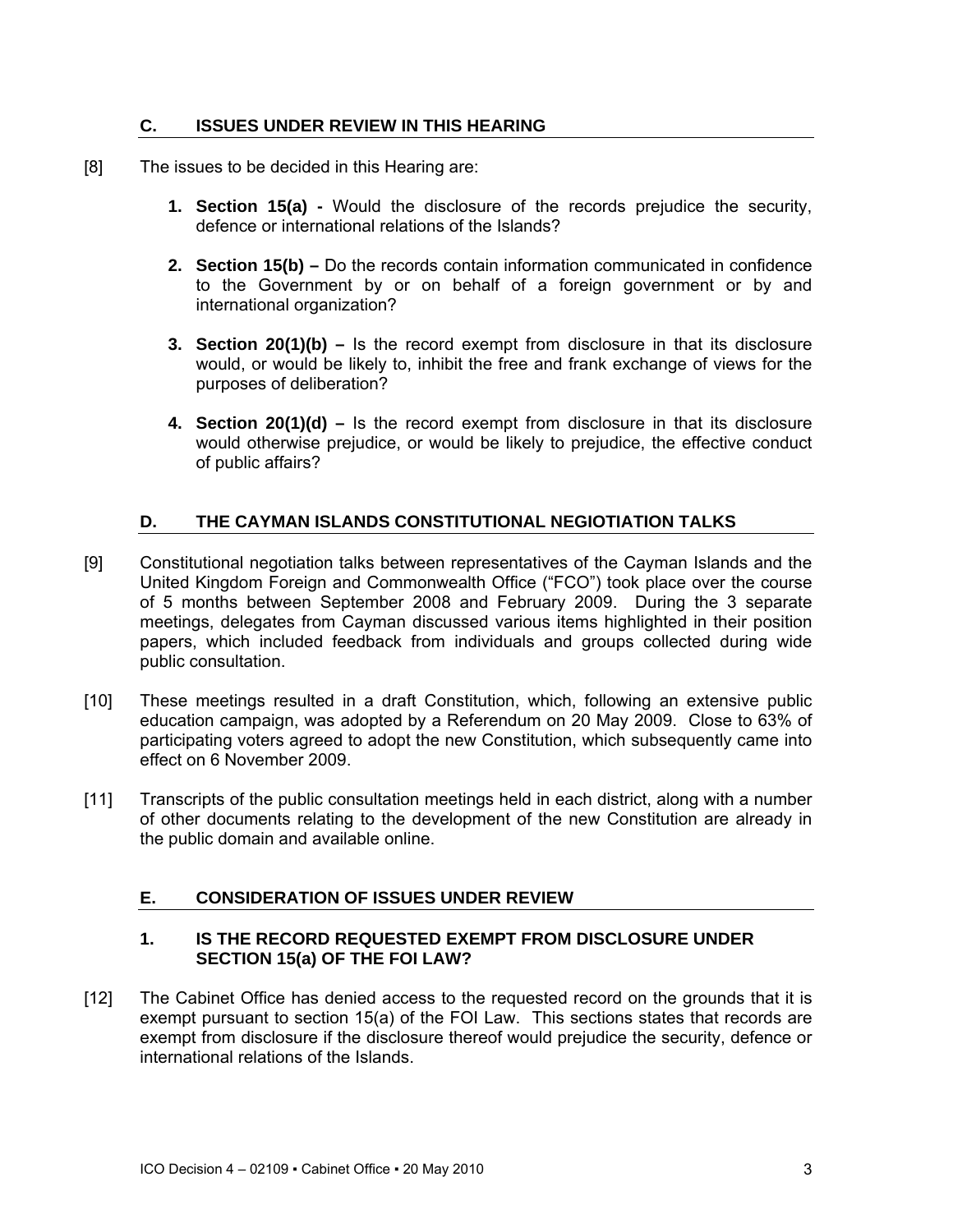# **1(a) The position of the Cabinet Office**

- [13] In its submission, the Public Authority sets out in some detail a general analysis of key terms used in this exemption. It also offers a general analysis of what might constitute prejudice to international relations. With respect to this particular request, it claims that "the Foreign and Commonwealth Office stated that all negotiations between themselves and the Cayman Islands Government (were) to be held in confidence". They also make reference to the fact that the Applicant made a similar request to the FCO under the *Freedom of Information Act* in the UK which was also refused.
- [14] However, the Cabinet Office advises that subsequent to these decisions, on 26 November 2009, the FCO informed His Excellency the Governor of the Cayman Islands that it no longer objected to the release of the transcripts. Despite this, in their submission the Public Authority contends that:

*"the FCO's consent to disclosure does not remove the application of the section 15(a) of the FOI Law as the Islands ability to access information of a confidential nature from other governments and international organizations, towards formulating and developing policies and laws generally would be significantly undermined if the record requested is disclosed".* 

# **1(b) The Applicant's position**

[15] The Applicant declined to make any further submission and chose instead to reply on the arguments offered in their initial request for appeal in which it stated that it "remains of the view that the disclosure of these records … cannot prejudice the security, defense or international relations of the Island". The Applicant also notes that the Referendum of 20 May 2009 resulted in the adoption of the Constitution.

## **1(c) Discussion and finding – Is the record requested exempt from disclosure under section 15(a) of the FOI Law?**

- [16] While the section 15(a) exemption sets out security, defence or international relations of the Islands as the basis for withholding records, the Public Authority has argued only on the issue of international relations.
- [17] Section 15 is a harms-based exemption. The harm required is whether the disclosure of the record "would prejudice", in this case, international relations of the Islands. The test is that disclosure "would" result in one of the articulated harms. It is worth noting that the harms test for some other exemptions in the Law is whether disclosure "could reasonably be expected to" which appears to be a lower standard than "would". In this context, the term "would" implies something that is likely, whereas the term "could" expresses possibilities.
- [18] I would not take this to mean that the Public Authority must provide evidence that the anticipated harm is absolutely going to materialize if the records are disclosed, but that the evidence must be more than plausible or speculative.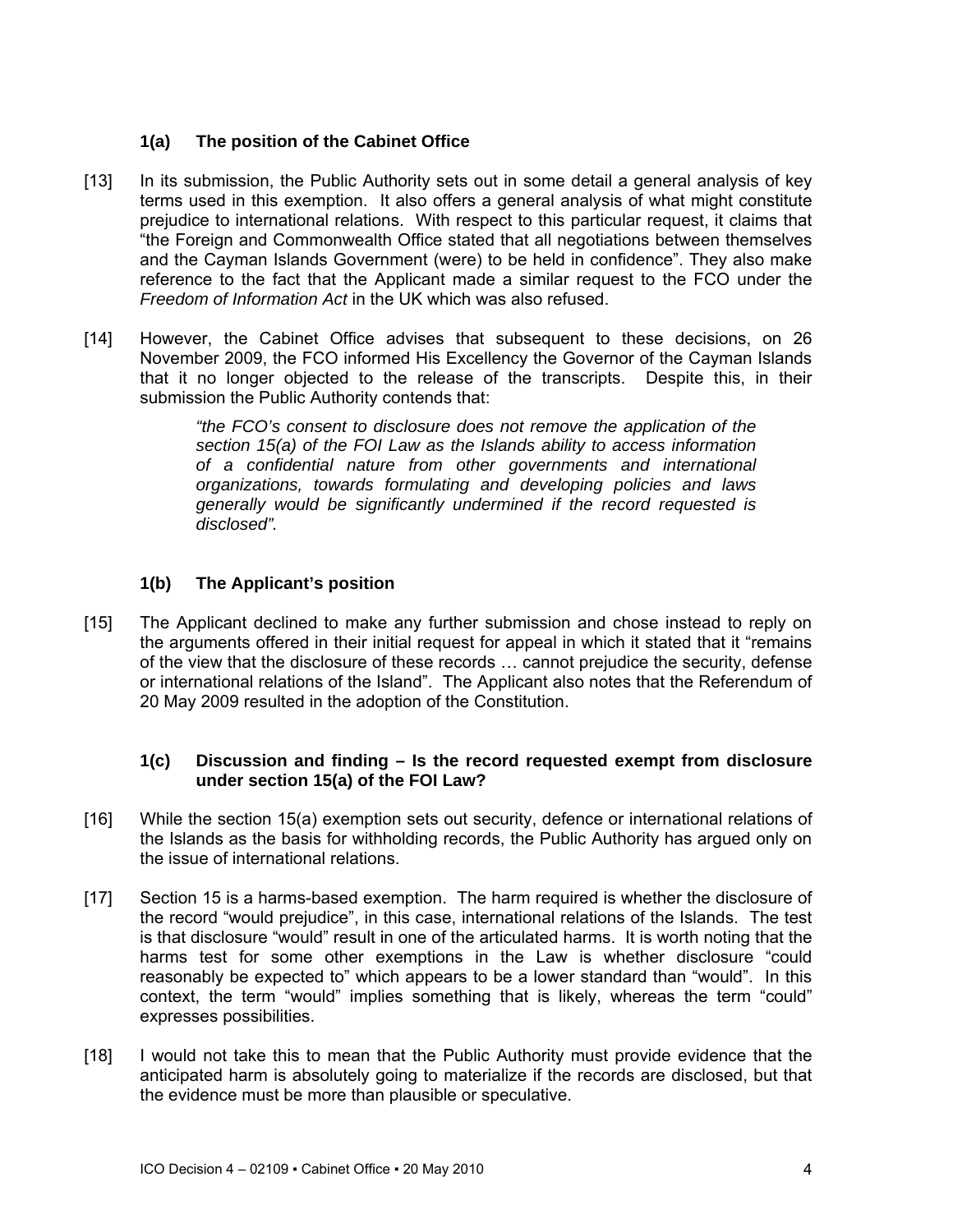- [19] The Cabinet Office has stated that the disclosure of the requested records will affect the Islands' "ability to access information of a confidential nature from other governments and international organizations" but it has not succeeded in indicating how, or why, this would occur. It has also failed to draw any correlation between the release of these records and any type of prejudice. The only foreign government or international organization involved is the FCO and they have since advised that they have no objection to the release of the record.
- [20] **I therefore find that the document requested is not exempt from disclosure under section 15 (a) of the FOI Law.** 
	- **2. IS THE RECORD REQUESTED EXEMPT FROM DISCLOSURE UNDER SECTION 15(b) OF THE FOI LAW?**
- [21] **The public authority has abandoned reliance on section 15(b) of the FOI Law.**

# **3. IS THE RECORD REQUESTED EXEMPT FROM DISCLOSURE UNDER SECTION 20(1)(b) OF THE FOI LAW?**

[22] The Cabinet Office is also refusing access to the requested record on the grounds that it is exempt pursuant to section 20(1)(b) of the FOI Law. This sections states that records are exempt from disclosure if the disclosure thereof would, or would be likely to, inhibit the free and frank exchange of views for the purposes of deliberation.

## **3(a) The position of the Cabinet Office**

- [23] The Public Authority again sets out a thorough "general analysis of prejudice to free and frank disclosure and effective conduct of public affairs". It states that "the persons who participated in the Constitutional talks participated on the basis that the discussions would be held in confidence" and that "the disclosure of information given in confidence would or would be likely to suppress or inhibit the free and frank sharing of opinions and views that would better inform the decision making process".
- [24] The Public Authority submits that in this case the passage of time would not remove the adverse effect disclosure in these circumstances may cause. It states that the Cabinet Office is in constant discussions with various parties on matters that affect policy formulation and development, and that, disclosure of the responsive record would lead to participants in these discussions not being confident that opinions and views shared may not be disclosed.

## **3(b) The Applicant's position**

[25] The Applicant declined to make any submission on the use of this exemption.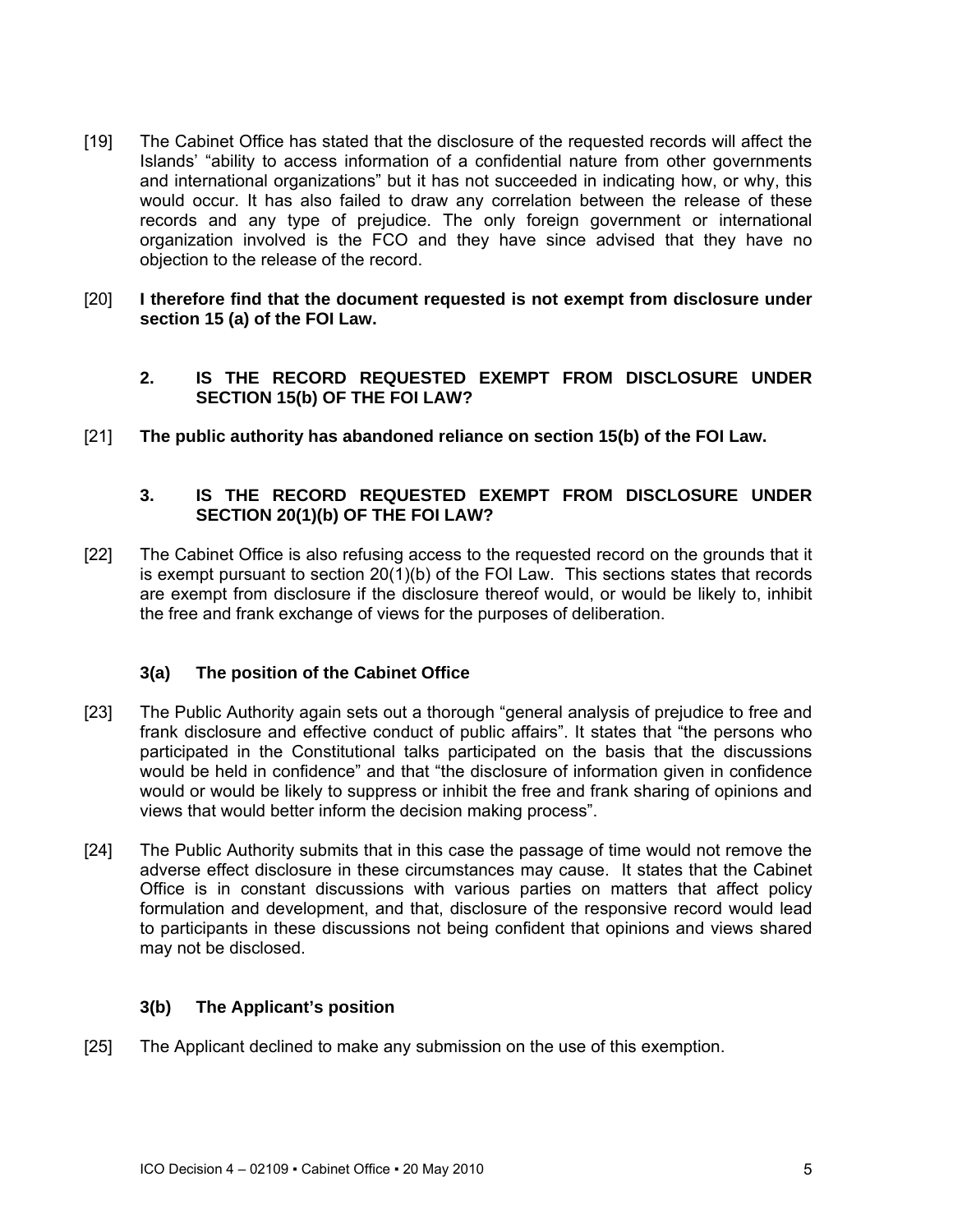### **3(c) Discussion and finding – Is the record requested exempt from disclosure under section 20(1)(b) of the FOI Law?**

- [26] As required under section 20(2)(b) of the Law, the initial decision regarding the use of subsection 20(1)(b) was made by the Chief Officer of the Public Authority.
- [27] It is my view that this section is intended to foster full and frank discussions on policy matters within the public service, and prevent the harm which would occur if the deliberative process were subject to excessive or premature scrutiny. The application of this section must relate to the record in dispute on a case-by-case basis.
- [28] In exempting a record under this section, relevant considerations may include<sup>1</sup>:

## *(i) the age of the record;*

The last round of constitutional talks took place on 2-5 February 2009. Following a Referendum held on 20 May 2009, the Constitution was effected on 6 November 2009. The age of this record is therefore moot and its release is not likely to change what has already been completed.

### *(ii) the currency or controversy of the subject matter;*

The subject matter, that is, talks on the revised Constitution, is no longer current or controversial.

### *(iii) whether the subject matter is routine or non-routine in nature;*

While the subject matter is not routine in nature for the Cayman Islands, the FCO has held similar talks with other Overseas Territories, and have confirmed that they now have no objection to the release of the document.

### *(iv) the extent of public knowledge of the subject matter; and*

The public has been fully consulted on the subject matter, and the resulting document has been widely circulated and approved by a majority of the electorate of the Cayman Islands. It is also reasonable to conclude that as a result of public consultation, some of the subject matter is already public knowledge.

### *(v) whether the subject of the deliberations has been implemented.*

The subject of the deliberations has been implemented as the Constitution is firmly in place.

[29] The Public Authority has not provided me with even anecdotal evidence to indicate how the disclosure at this point in time, of the transcripts of the Constitutional talks, would or would be likely to inhibit the free and frank exchange of views for the purposes of deliberations. I have not been provided with any affidavit evidence from any of the participants regarding how they might view their willingness to take part in such a venture in the future. I have not been provided with any evidence that participants were informed that their comments would be confidential. The talks were recorded and

l

<sup>1</sup> David Loukidelis, *Office of the Information & Privacy Commissioner of British Columbia, Order No. 325- 1999*, http://www.oipc.bc.ca/orders/Order325.html (October 1999).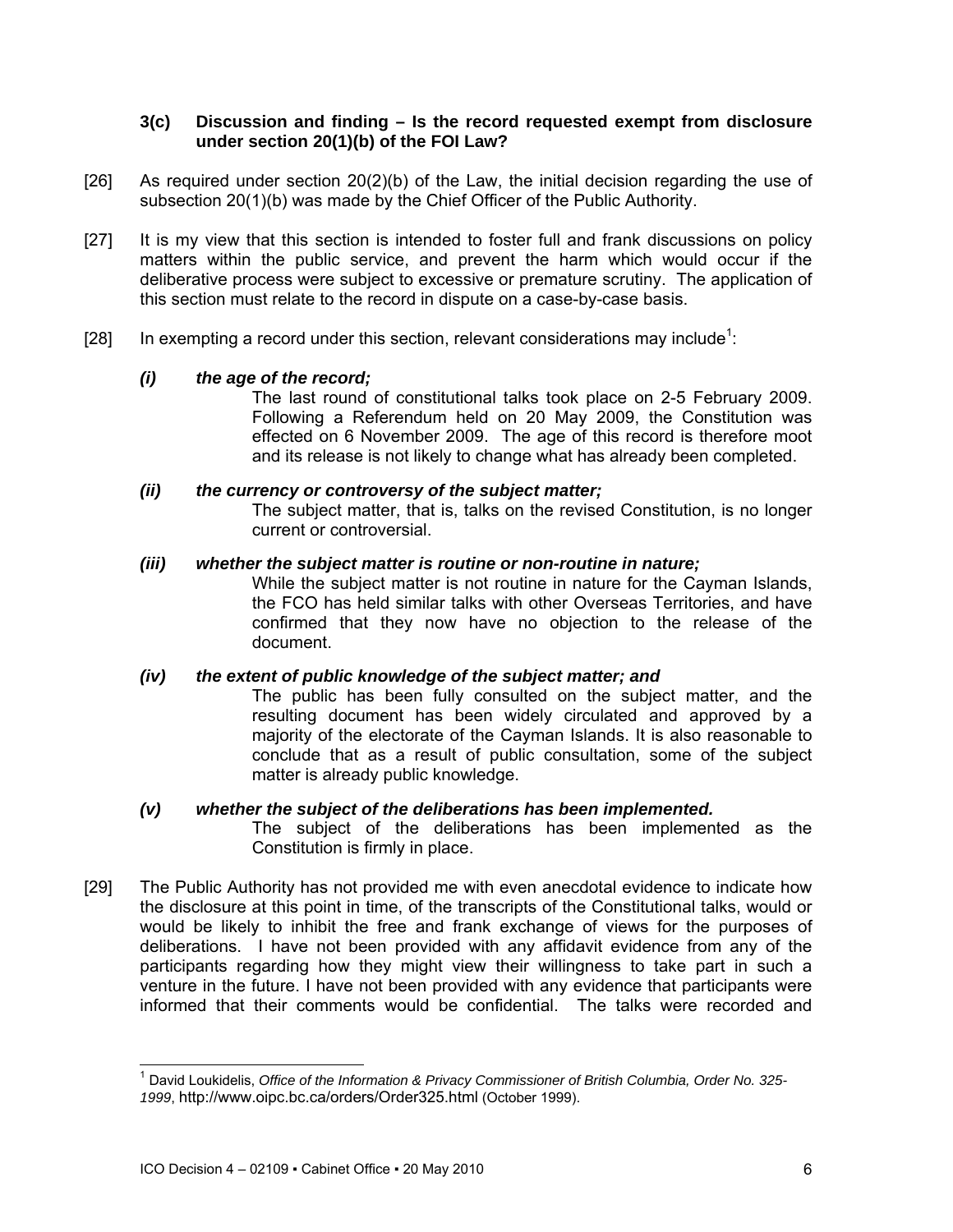transcribed and they should therefore be a part of the public history of the Cayman Islands

- [30] The Cabinet Office makes the assumption that disclosure of this document would affect future deliberations on other issues that the Cabinet Office may be involved in. It is my opinion that it was not the intention of the FOI Law to exempt a record of deliberations on the grounds that disclosure would adversely affect any future deliberations on any topic. The Cabinet Office has not convinced me that free and frank discussions by participants in future deliberations on different matters, are likely to be inhibited by the release of the transcripts of the Constitutional Talks.
- [31] **I find that the record requested is not exempt from disclosure under section 20(1)(b) of the FOI Law.**

### **4. IS THE RECORD REQUESTED EXEMPT FROM DISCLOSURE UNDER SECTION 20(1)(d) OF THE FOI LAW?**

[32] The Cabinet Office is also refusing access to the requested record on the grounds that it is exempt pursuant to section  $20(1)(d)$  of the FOI Law. This section states that a record is exempt from disclosure if the disclosure would otherwise prejudice, or would be likely to prejudice, the effective conduct of public affairs.

## **4(a) The position of the Cabinet Office**

[33] The Public Authority states that:

*"this exemption is a "prejudice-based exemption" and depends on the effect that disclosure of information would have, rather than the type of information or nature or content of the record itself. The effective conduct of public affairs is not restricted solely to the functions of a public authority and its ability to perform those functions. Harm to public affairs can apply where a public authority's ability to offer an effective public service or to meet its wider objectives or purpose is disrupted by the disclosure of information and/or the diversion of resources to manage the impact of disclosure".* 

[34] The Public Authority goes on to state that in deciding to exempt a record under section 20(1)(b) or (d):

> *"the Chief Officer cannot give conclusive evidence that disclosure of information will have a certain effect; this opinion is a hypothetical judgment. However, for these sections to be reasonably applied the process of reaching the decision should be supported by evidence that all relevant factors were taken into account. An opinion will be considered overriding[ly] reasonable if a wide-ranging and severe prejudicial effect on the ability of a public authority to carry out a core function would occur, but a reasonable decision could also be made if a subsidiary or support function is likely to be affected".*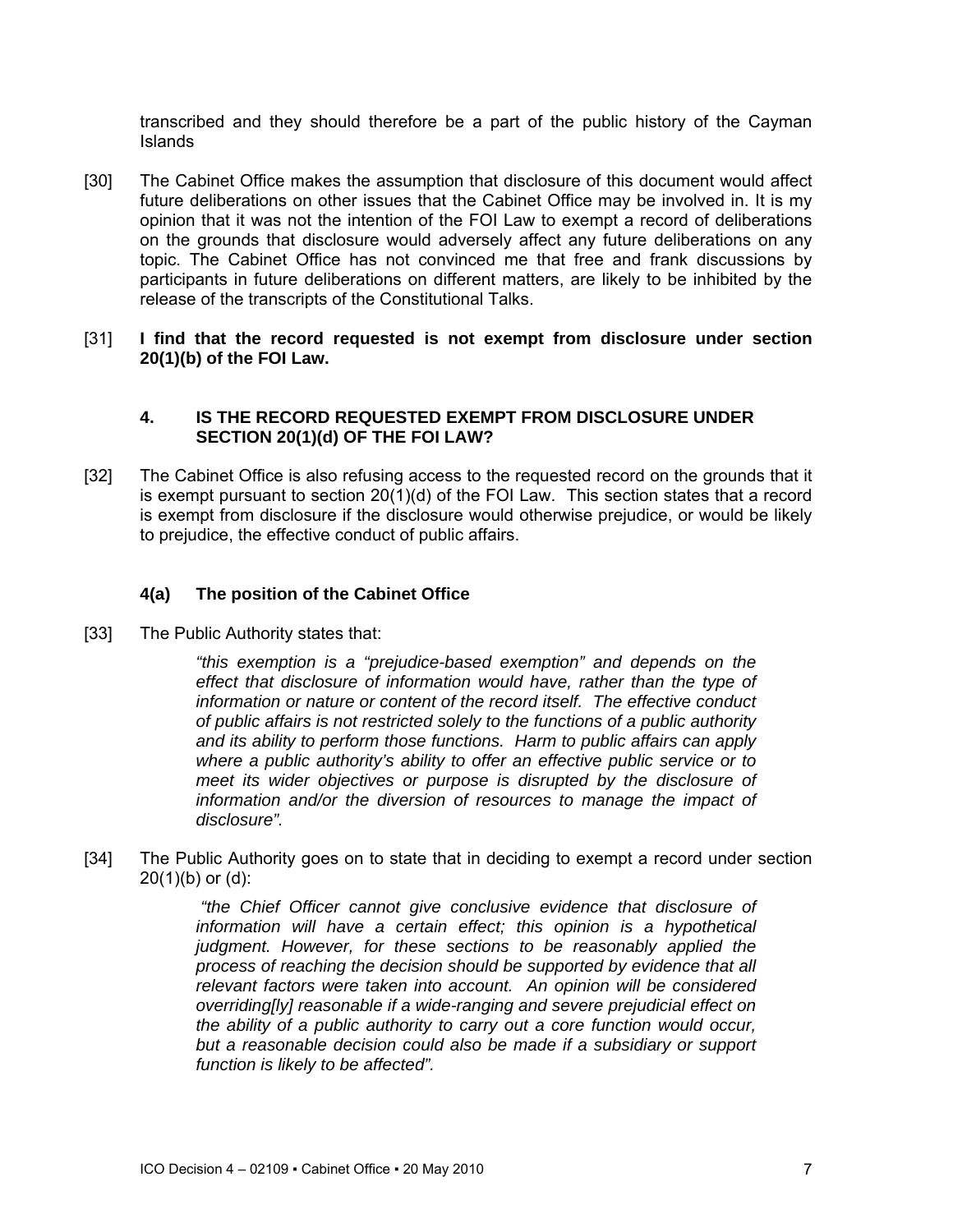[35] The Public Authority submits that "not only is it more probable than not but there is a real and significant risk of the occurrence of prejudice to the effective conduct of public affairs where the document requested is disclosed under the FOI Law".

# **4 (b) The Applicant's position**

[36] The Applicant declined to make any submission on the use of this exemption.

## **4(c) Discussion and finding – Is the record requested exempt from disclosure under section 20(1)(d) of the FOI Law?**

- [37] As I have already stated while assessing the applicability of the other sections of the FOI Law, the Public Authority has neglected to provide me with even minimal evidence as to the "how" and "why" of any possible prejudice. Despite its assertions above, the Public Authority has not provided any suggestions as to how its ability to offer an effective public service or to meet its wider objectives or purpose would be disrupted by the disclosure of information, and/or the diversion of resources to manage the impact of disclosure. It has also not indicated how a subsidiary or support function is likely to be affected.
- [38] **The Cabinet Office has failed to persuade me that the disclosure of the transcript of the Constitutional Talks could reasonably be expected to prejudice, or would be likely to prejudice, the effective conduct of public affairs.**
- [39] **I find that Section 20(1)(d) of the FOI Law does not apply to the requested record.**

## **F. DISCUSSION**

 $\overline{a}$ 

- [40] The Public Authority is aware that the exemptions to disclosure in sections 20(1)(b) and 20(1)(d) are subject to the public interest test. In their submission, they include a list of factors, set out by Ministry of Justice in the UK, which consider reasons to disclose and reasons to withhold information that may prejudice the conduct of public affairs.
- [41] It is important to note that in the UK the term 'public interest' is not defined. However the Information Commissioner's Office in the UK summarizes that the test entails:

*"a public authority deciding whether, in relation to a request for information, it serves the interest of the public either to disclose the information or to maintain an exemption or exception in respect of the information requested. To reach a decision, a public authority must carefully balance opposing factors, based on the particular circumstances of the case. Where the factors are equally balanced, the information must be disclosed."2*

<sup>2</sup> Information Commissioner's Office (UK), *The public interest test*, 3 July 2009,http://www.ico.gov.uk/upload/ documents/library/freedom\_of\_information/detailed\_specialist\_guides/fep038\_public\_interest\_test\_v3.pdf (accessed 20 May 2010)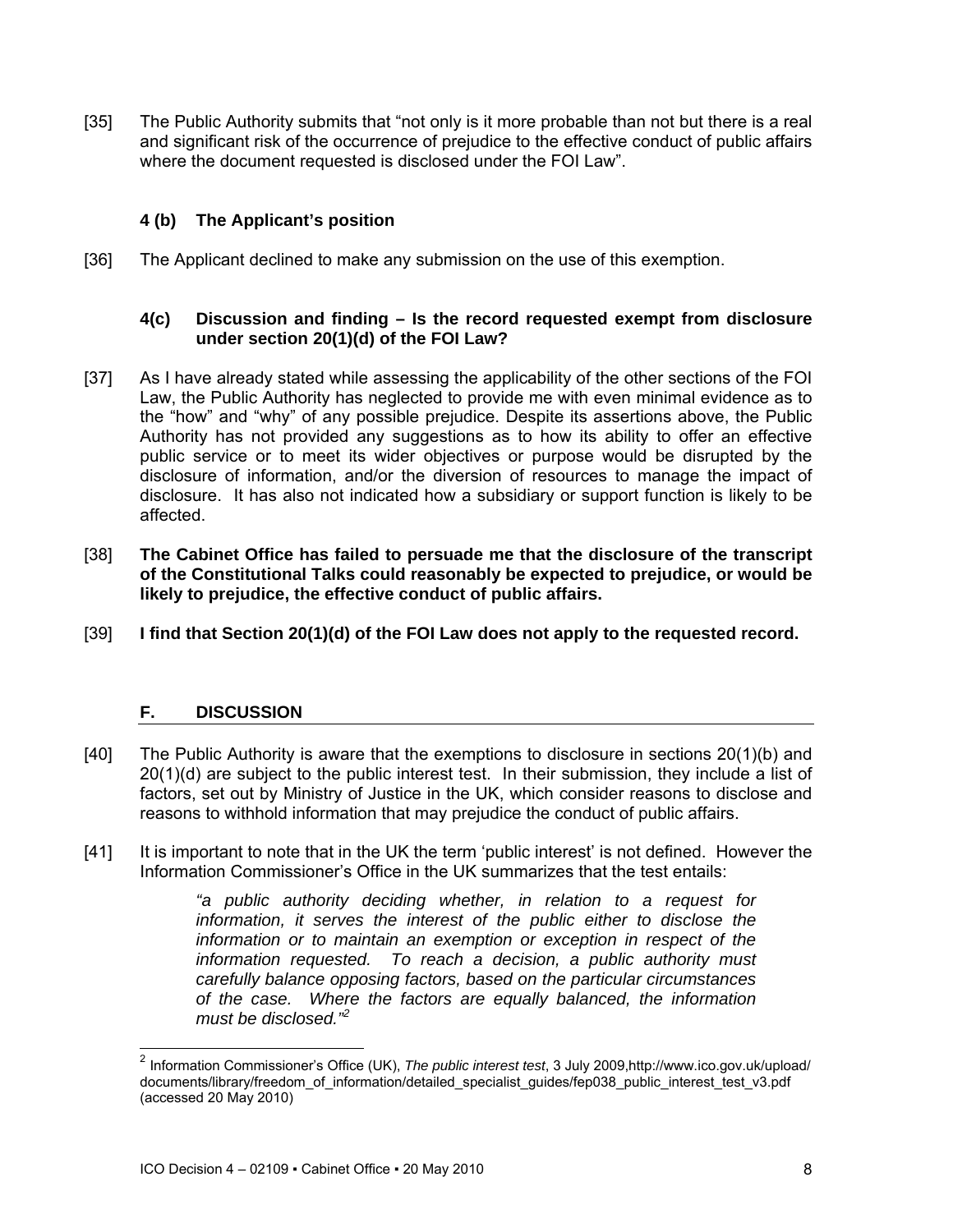[42] The Cayman Islands FOI Law does not call for a weighing of factors in favour of disclosure against those in favour of withholding information. The Law firstly, under Section 4, grants the public "a general right of access to records held by public authorities, subject to exemptions which balance that right against the public interest in exempting from disclosure governmental, commercial or personal information". Section 26 goes on to say that even if a document is exempt from disclosure under certain sections, including 20(1)(b) and 20(1)(d), access should be granted if such access would nevertheless be in the public interest. Examples of factors that may be in the public interest are given in section 2 of the *Freedom of Information (General) Regulations, 2008* ("Regulations"), which states:

*"public interest" means but is not limited to things that may or tend to-* 

- *(a) promote greater understanding of the processes or decisions of public authorities;*
- *(b) provide reasons for decisions taken by Government;*
- *(c) promote the accountability of and within Government;*
- *(d) promote accountability for public expenditure or the more effective use of public funds;*
- *(e) facilitate public participation in decision making by the Government;*
- *(f) improve the quality of services provided by government and the responsiveness of government to the needs of the public or of any section of the public; 3*
- *(h) Deter or reveal wrongdoing or maladministration;*
- *(i) Reveal information relating to the health and safety of the public, or the quality of the environment or heritage sites, or measures to protect any of those matters; or*
- (j) *Reveal untrue, incomplete or misleading information or acts of a public authority.*
- [43] Despite the fact that it is not necessary for me to weigh the factors in favour of disclosing or not disclosing, I have considered the general arguments in favour of withholding a record that were set out in the Ministry of Justice of the UK guidelines and quoted in the Public Authority's general analysis.
	- **Ministers and their officials need space in which to develop their** *thinking and explore options in communications and discussions with other ministers and officials.*
	- *There needs to be a free space in which it is possible to 'think the unthinkable' and use imagination, without the fear that policy proposals will be held up to ridicule.*
	- *Ministers and their officials need to be able to think through all the implications of particular options. In particular, they need to be able to undertake rigorous and candid assessments of the risks to particular programmes and projects.*

l

 $^3$  Misnumbering of the subsections, omitting (g), is as it appears in the original.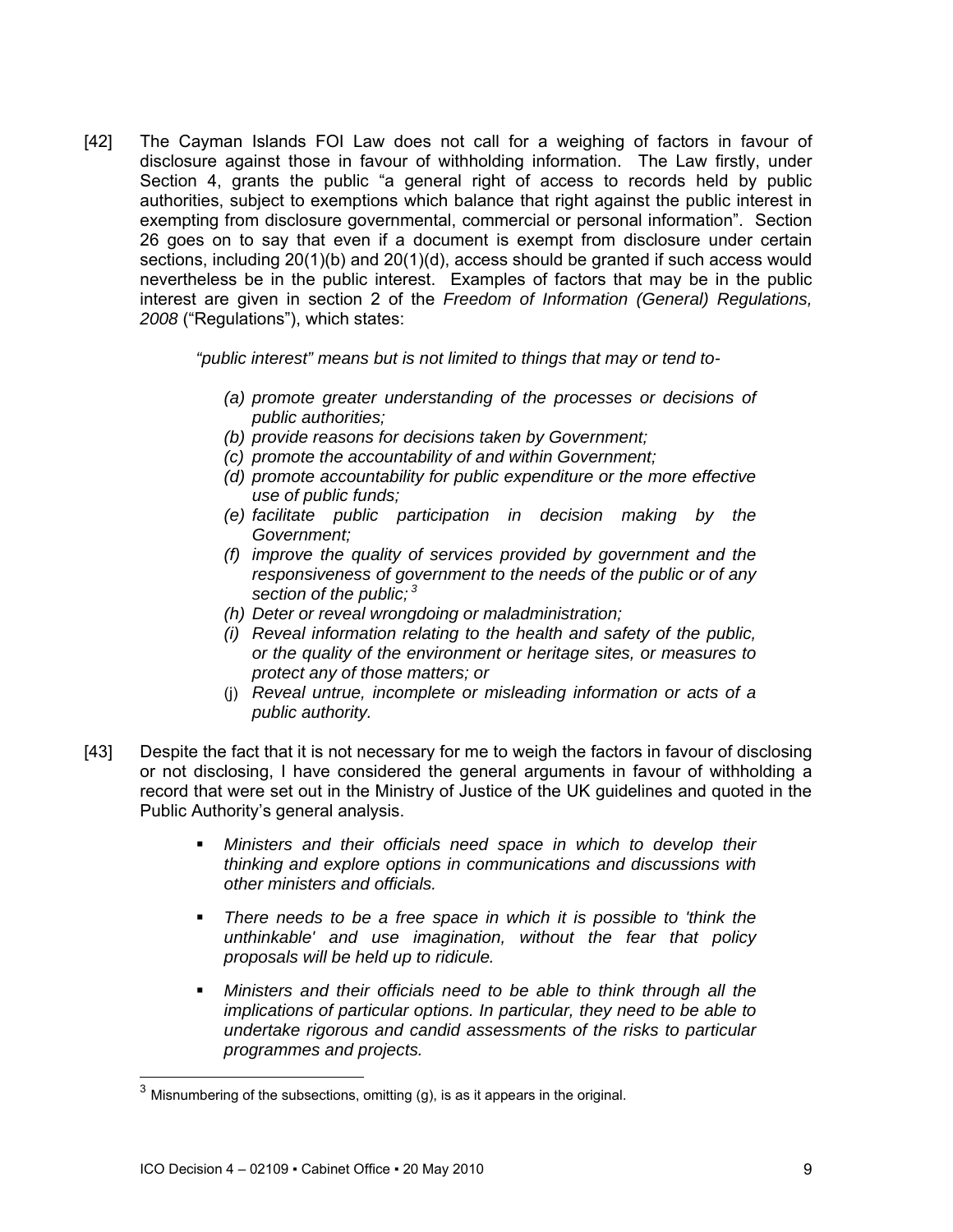- *Premature disclosure of preliminary thinking may end up closing off better options because of adverse public reaction.*
- *Disclosure of the process of interdepartmental consideration may undermine the collective responsibility of the government.*
- *The decision-making process may not be properly recorded so as to avoid creating information which is disclosable.*
- *Appropriate expert advice is not sought because of the reluctance of those who might supply it to engage in a debate where their contribution might be disclosable.4*
- [44] In considering factors which may support the withholding of information, I note the case before the UK Information Tribunal between the Department for Business, Enterprise and Regulatory Reform (BERR) and the Information Commissioner<sup>5</sup>.
- [45] BERR argues that there is need for a private "thinking" space for the formulation and development of policy. The Tribunal has recognized that government needs such a safe or private space for ministers and civil servants' deliberations as it formulates and develops policy. However, it goes on to say that the need for this "space" is strongest at the early stages of policy formulation and development. The need to withhold information in the public interest will diminish over time as policy becomes more certain and a decision as to policy is made public.
- [46] Also, BERR asked to extend this private space to deliberations with third parties outside government. The Tribunal determined that it could accept that a similar private space should be extended to third parties who are genuine advisors to government such as external consultants or experts called upon to advise neutrally on policy options being considered by ministers and civil servants, and whose professional services would normally be paid for. However, BERR was asking in this case to consider that significant lobbyists and influencers be placed in the same category.
- [47] The Tribunal took the view that there is a strong public interest in understanding how lobbyists, particularly those given privileged access, are attempting to influence government, so that other supporting or counterbalancing views can be put forward to help ministers and civil servants make best policy.
- [48] With respect to premature disclosure, while it may be in the public interest to withhold a document because premature disclosure of preliminary thinking may have an undesired affect, this is not the case with the Constitutional talks as discussions are in effect over and the final decisions have been made.
- [49] As to the final point above, I cannot reasonably conclude that the disclosure of the transcripts from the Constitutional talks would result in a reluctance of future experts to

l

<sup>4</sup> Ministry of Justice, *Freedom of Information Guidance: Exemptions Guidance Section 36 – Prejudice to effective conduct of public affairs*, 14 May 2008, http://www.justice.gov.uk/docs/foi-exemption-s36.pdf (accessed 20 May 2010)

<sup>5</sup> Information Tribunal (UK), *The Department for Business, Enterprise and Regulatory Reform (BERR) v. Information Commissioner*, EA/2007/0072, http://www.informationtribunal.gov.uk/Documents /decisions/DBERRvIC\_FOEfinaldecision\_web0408.pdf (accessed 20 May 2010)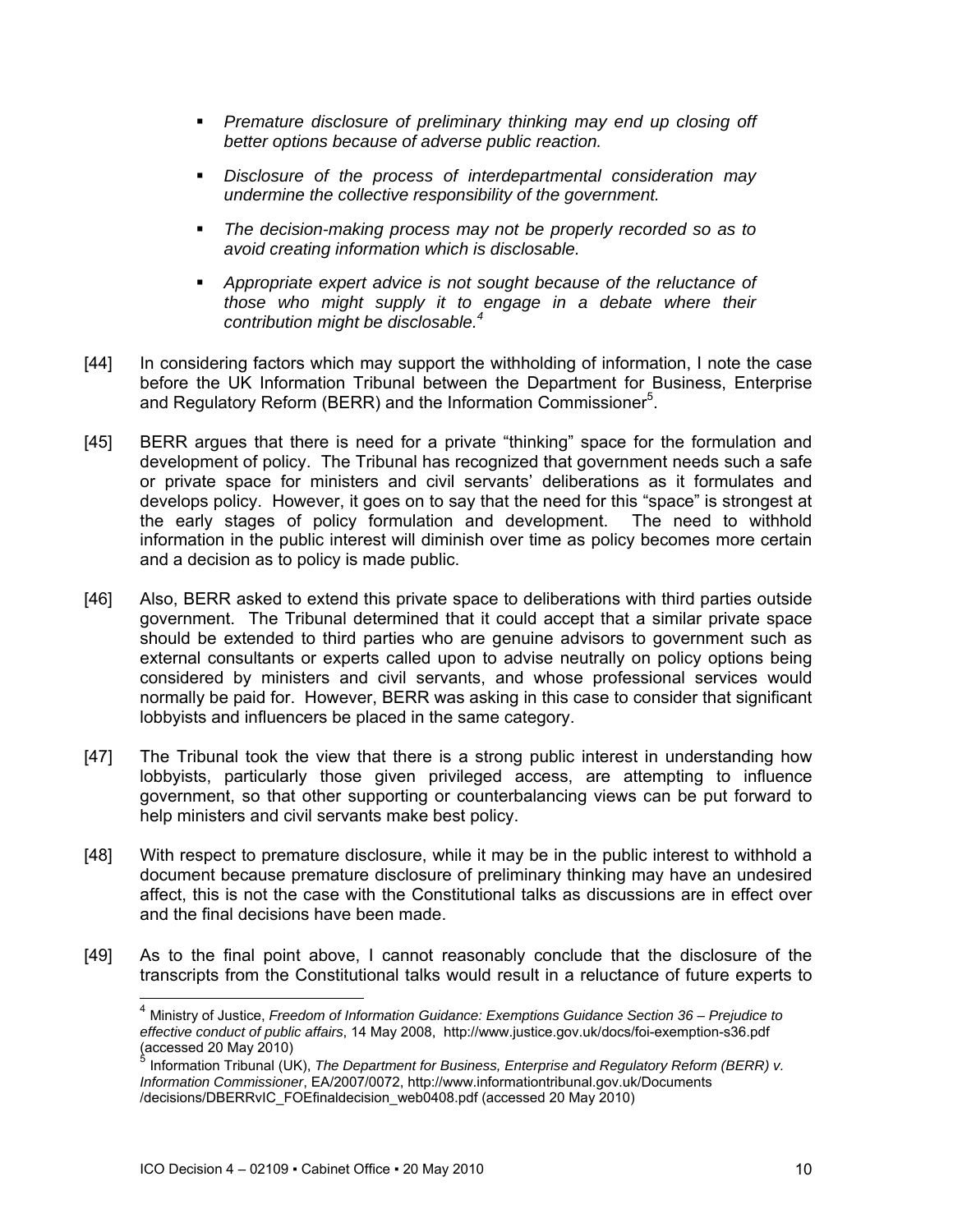supply advice. This is especially in light of the valid and legal exemptions to disclosure that are built into the FOI Law and which can be used when necessary.

- [50] The FOI Regulations set out a definition of public interest, and I find the following points to be most applicable in this case:
	- *promote greater understanding of the processes or decisions of public authorities;*
	- *provide reasons for decisions taken by Government;*
	- *promote the accountability of and within Government;*
	- *facilitate public participation in decision making by the Government.*
- [51] Allowing the public to read the transcripts regarding the development of the Constitution will surely allow it to have a greater understanding of the processes and decisions of the Government. It will also allow the public to see some of the reasoning behind certain sections of the Constitution, as well as hold the Government accountable to what they have said in the public domain about the Constitution. Issues that are this significant to the country should be scrutinized by the people affected. The last point mentioned above is operative in this circumstance because if people can be assured that they were represented adequately and are satisfied with how these negotiations played out, it will encourage public participation in future decision making by the Government.
- [52] It is my opinion that in the case of the Constitutional negotiation transcripts, a strong public interest for disclosure exists.
- [53] Having considered all of the above I find that in this case, even had I concluded that the requested records were exempt from disclosure under Section 20(1)(b) and 20(1)(d) of the FOI Law, I would be required to order the disclosure of the record in the public interest.

### **G. FINDINGS AND DECISION**

Under section 43(1) of the FOI Law, I make the following findings and decision:

### **Findings:**

The transcripts of all three rounds of constitutional negotiation talks between the Cayman Islands Government, the United Kingdom Foreign and Commonwealth Office, the Human Rights Committee, the Cayman Ministers Association, the Cayman Islands Conference of Seventh Day Adventists and the Cayman Islands Chamber of Commerce, held on 29 September – 2 October 2008 (first round), 13-16 January 2009 (second round) and 2-5 February 2009 (third round) are not exempt from disclosure under sections 15(a), 15(b), 20(1)(b) or 20(1)(d) *of the Freedom of Information Law, 2007 .* 

### **Decision:**

I require the Cabinet office to provide the Applicant with a copy of the responsive record requested within 45 calendar days of the date of this Order, unless an appeal is filed on